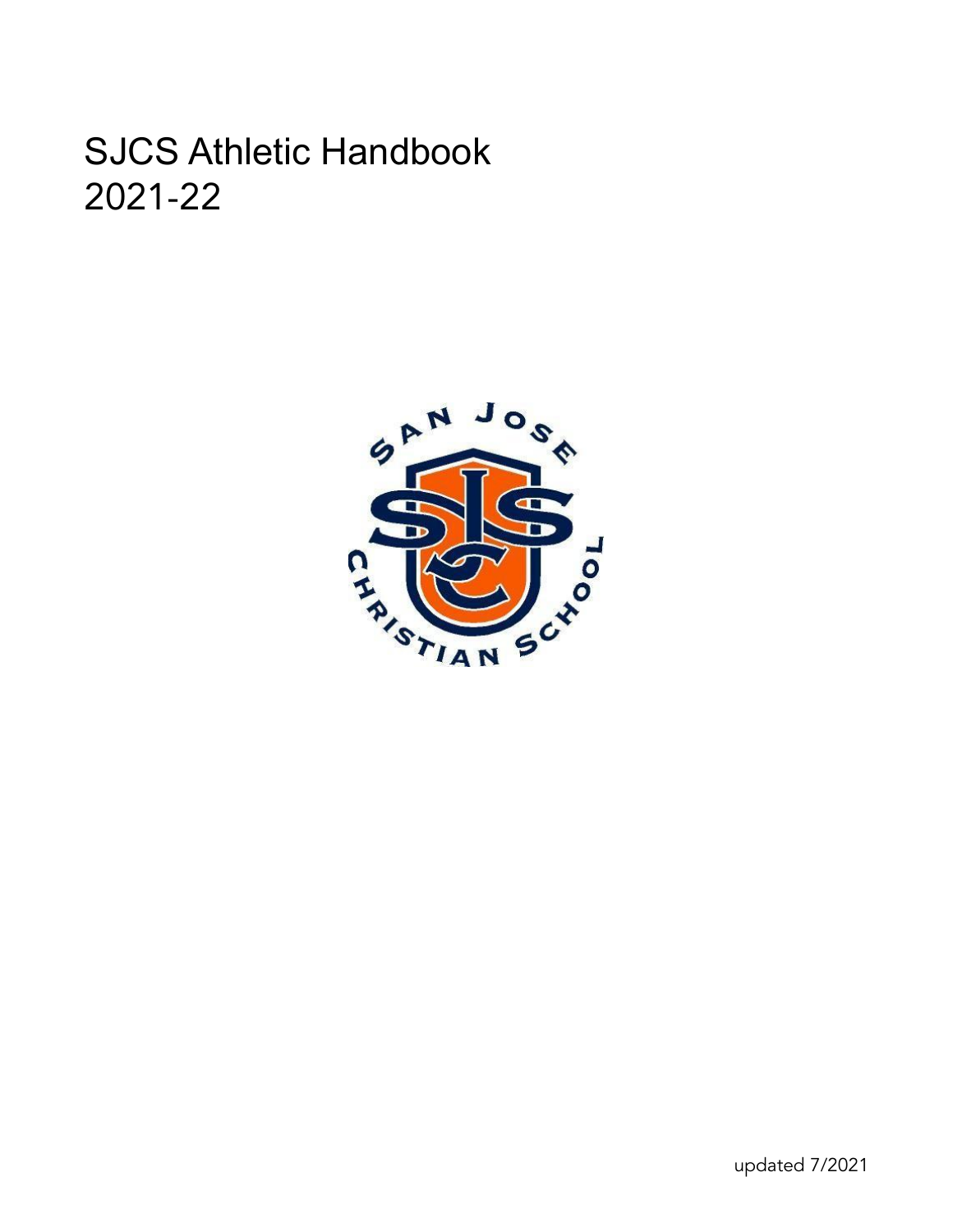#### San Jose Christian School Athletics

San Jose Christian School is a member of the Bay Area Christian School Athletic League (BACSAL). BACSAL consists of Christian schools from all over the Bay Area. It is divided according to geographical location into four divisions.

| <b>North</b>        | <b>East</b>         | <b>West</b>     | South     |
|---------------------|---------------------|-----------------|-----------|
| Bay                 | Contra Costa        | Coastline       | Baymonte  |
| <b>Kings Valley</b> | Cornerstone         | Fremont         | Calvary   |
| North Creek         | El Sobrante         | <b>Milpitas</b> | Campbell  |
| San Ramon Valley    | North Hills         | Prince of Peace | Legacy    |
| Tabernacle          | <b>Walnut Creek</b> | Redwood         | Los Gatos |
|                     |                     | Valley (Dublin) | San Jose  |
|                     |                     |                 |           |

It is the goal of both our school and our league to use sports in a positive way to promote Christian leadership, sportsmanship, and Christian education in our schools. We also hope that through athletics our students will be able to develop positive Christian relationships with other athletes from our school as well as the other schools in our league. Our league sanctions a number of sports for both boys and girls, including cross country, basketball, soccer, and volleyball. Flag football is offered for boys and softball is offered for girls.

#### Goals

- Coaches and athletes serve as a witness for Christ through participation in sports.
- Athletes will use the talents and abilities God has given them to the best of their ability.
- Athletes further develop and use those talents in a competitive atmosphere.
- Athletes will develop positive Christian relationships with teammates and opponents.
- Athletes will grow spiritually, socially, emotionally, and physically.
- Coaches and athletes serve as a witness for Christ through participation in sports.

## What We Believe

- We believe that each athlete possesses, at some level, the skills needed to play the sport of their choice and it is our responsibility to aid that child in improving those skills.
- We believe that middle school sports are both a benefit and a privilege for the students.
- We believe that students can learn lifelong values and skills through competition.
- We believe that a successful athletic program requires good communication and mutual respect between coaches, parents, and athletes.
- We believe that an excellent athletic program increases community and school pride.
- We believe that qualified coaches and athletic directors are essential to a successful and excellent program.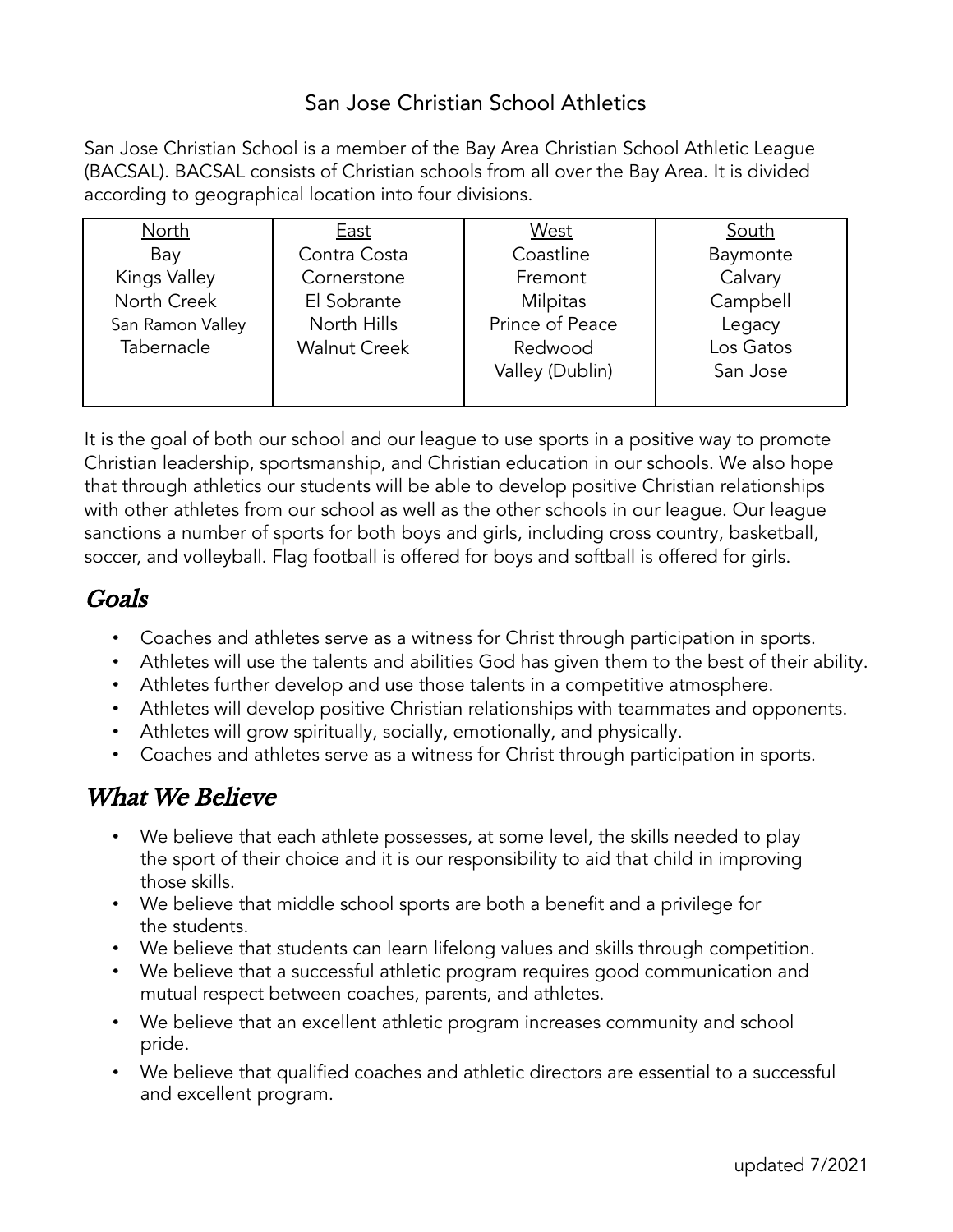- We believe that a successful team must develop team unity that promotes a sense of morale, satisfaction, and excellent performance.
- We believe that the dignity, worth, and self-esteem of each participant in each sport must be protected.
- We believe that parental support and involvement is necessary in order for a sports program to grow and be of good quality.

# Sportsmanship

The understanding and practice of good sportsmanship is a vital part of any successful athletic program. Sportsmanlike conduct is important for the athletes, the coaches, and the fans. At San Jose Christian we want to build and maintain excellence in this important area.

Athletes – San Jose Christian athletes will be expected to obey the following rules:

- 1. Respect themselves, teammates, opponents, staff, coaches, referees, and parents.
- 2. Exercise care with all uniforms and sporting equipment.
- 3. Play hard and fair while obeying the rules of the game.
- 4. Accept the decisions of referees.
- 5. Avoid negative comments and conflicts with opponents.
- 6. Support and encourage athletes from other schools as well as athletes from our school.
- 7. Participate and give full effort in practice and games.
- Fans The conduct of parents, family, and other supporters of San Jose Christian athletics is an important part of the overall success and enjoyment of the program by the athletes. Our goal is that all SJCS supporters behave as model spectators. There are many examples of negative sportsmanship in today's world. It is expected that SJCS fans maintain the high level of sportsmanship displayed in the past and refrain from negative comments toward officials, coaches, or players involved in the game.

# Athletic Eligibility

Athletes are required to meet and maintain several eligibility standards, including necessary paperwork, academics, attendance, behavior, and commitments. Eligibility standards are as follows:

1. Required Forms: All forms must be completed and on file with the Athletic Director before an athlete is eligible to participate in any practice or game. These forms are required once each year and are valid for all sports. All required forms are available for download on the SJCS website and the FACTS Parent Portal.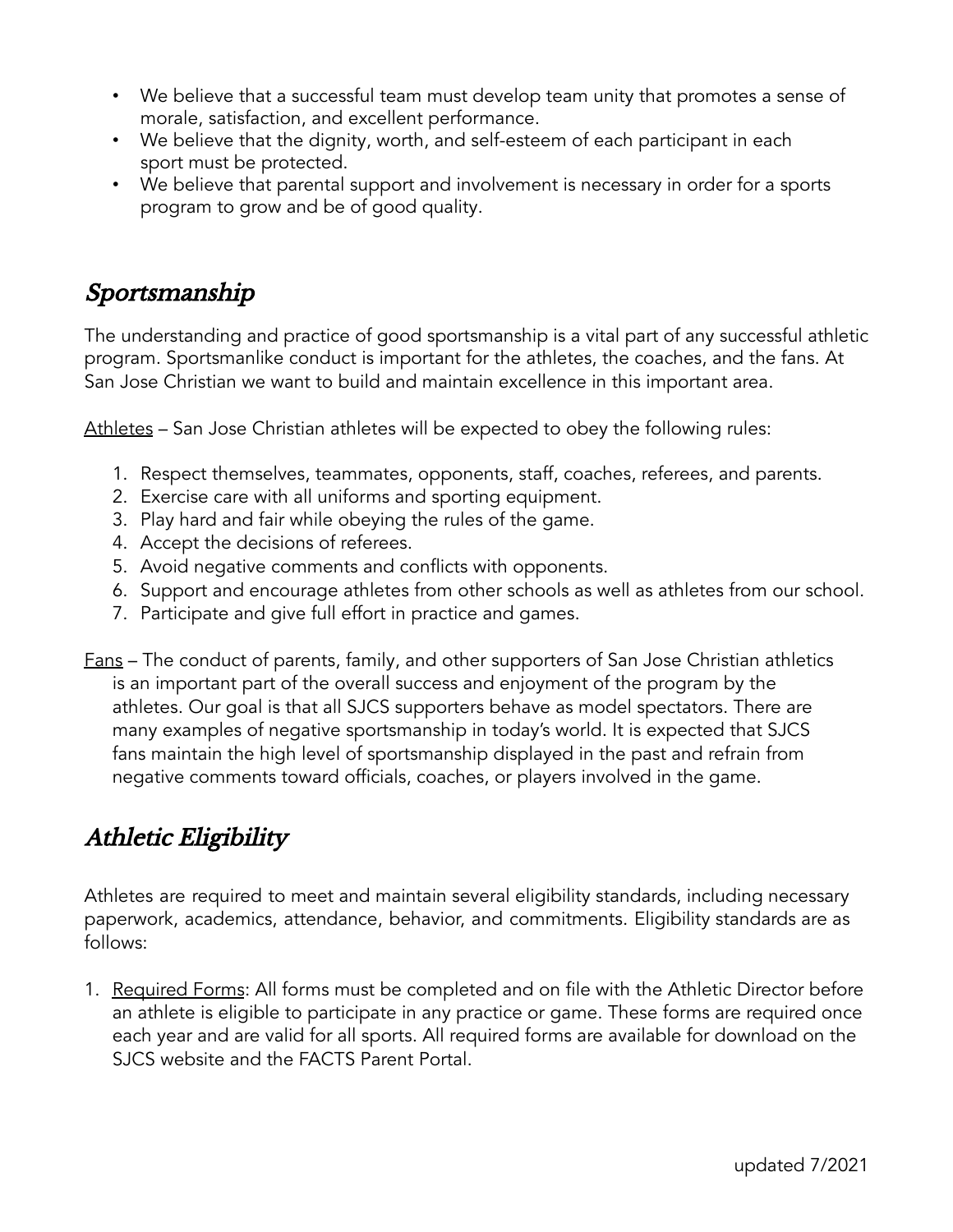- a. Student Athlete Contract: The student signs this form, affirming his/her commitment to participate fully and maintain eligibility.
- b. Parent Athletics Contract: This contract includes three components—Parent Contract, Waiver & Consent Statement, and Proof of Accident Insurance. Proof of insurance may be met through the family's health plan or by purchasing coverage through the school's optional accident policy.
- c. Preparticipation Physical Evaluation Form: This form has two parts: the History Form is completed by the parent and given to the doctor who completes the Physical Examination Form during the physical exam. This is to ensure that an athlete is in good health and physically able to participate fully in the sports program. The Physical Examination Form must be on file in the Athletic Director's office. Physicals must have been completed within the previous 12 months of the given sport prior to participating in any sport's practices or games.
- 2. Academics: Athletes are expected to maintain academic eligibility according to the policies in the SJCS Parent Student Handbook (See Section 5, Academic & Behavioral Discipline in the Middle School).
- 3. Attendance: Athletes must be in attendance for 4 of their 7 classes on game day to be eligible for participation in games. This does not apply to field trips or shadowing at high schools.
- 4. Discipline: An athlete who is under administrative discipline will be unable to participate until cleared by the administration.
- 5. Commitment: An athlete who quits a sport in the middle of the season will need to have a conference with the coach and Athletic Director before being allowed to participate in the next sport. The purpose of the conference is to discuss the reason(s) for quitting the previous sport and to agree upon necessary commitments.

# Participation Fee

Each athlete will be assessed a participation fee of \$75 at the beginning of each sport season. This participation fee helps cover the cost of facility rentals, coaches, uniforms, referees, and the SJCS Sports Awards Night. Each player will also receive one SJCS athletics spirit shirt per year. If parents would like to pay the fees for all the sports in which a student plans to participate for the year, they may do so with a single check at the time of the first fee's assessment (See SJCS Business Manager for details). If the participation fee is a financial hardship, please see administration.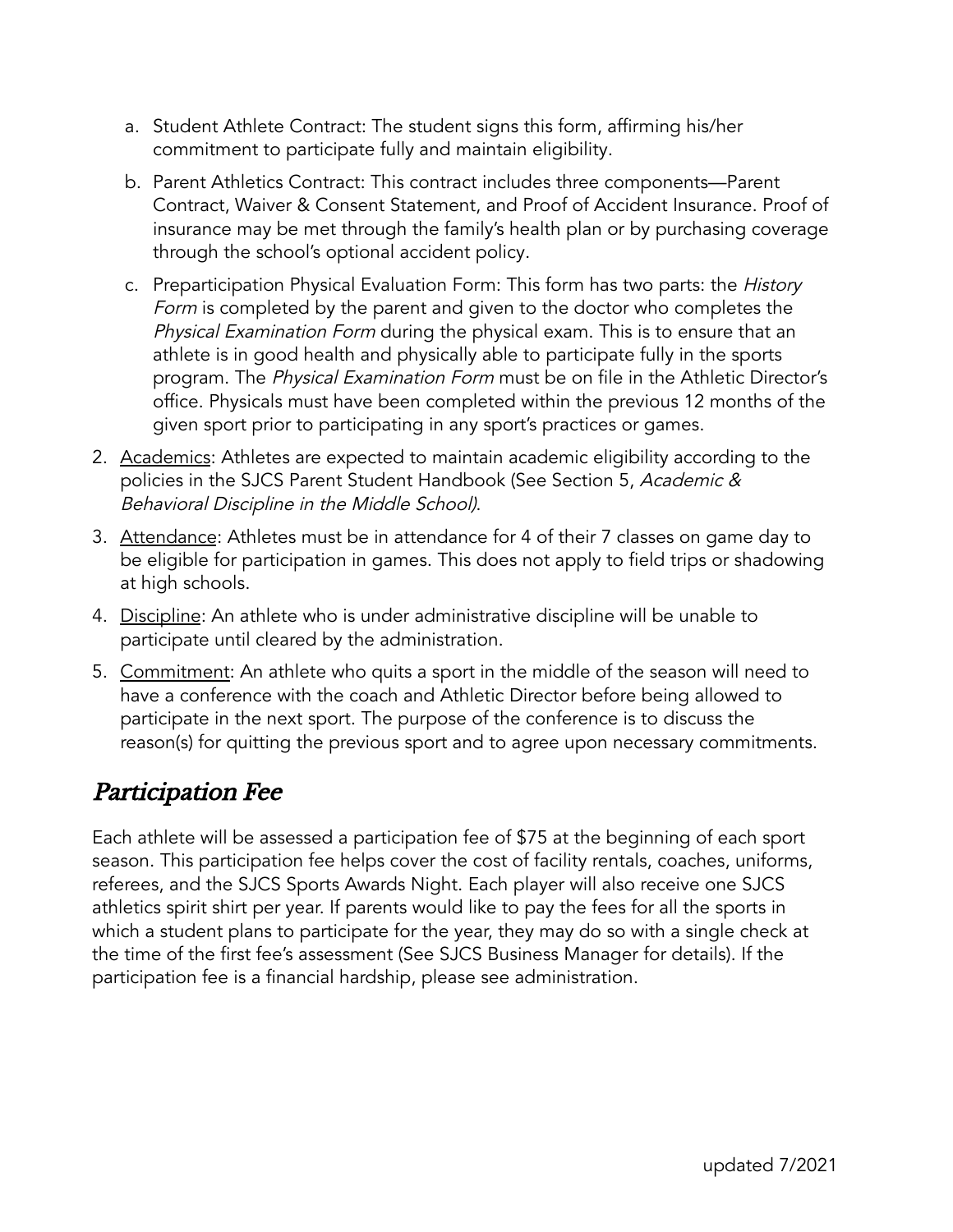## **Practice**

- 1. The choice to participate in SJCS sports involves a commitment. Athletes must be at ALL practices and games unless excused by the coach. Parents must give notification to the coach prior to an athlete missing a practice. Missing a practice, unless excused, may mean no playing time in the next game.
- 2. Appropriate and proper-fitting apparel including shorts, sweat pants, athletic shoes, and shirts will be worn at all practices.
- 3. Practices will end no later than 5:00 PM unless coaches inform otherwise. The school is not responsible for the care of athletes after 5:15 PM (or 15 minutes after practice ends). Arrangements may be made to enroll your child in Extended Care. Athletes on campus 15 minutes after practice ends must sign in to Extended Care.
- 4. Once an athlete shows up for practice, he/she is expected to participate in practice. If the athlete comes to practice, does not participate, and does not have an excuse that the coach feels is excusable, the athlete will be asked by the coach to leave practice and call home.

#### Games

- 1. Coaches at SJCS will do their best to give everyone a chance to play. Decisions on playing time will be influenced by ability, effort, knowledge, competitiveness, commitment, and grade level. Effort and attitude displayed during practice will be taken into consideration. It is our goal to have all athletes participate in every game, however, playing time is not guaranteed.
- 2. Athletes must be at all practices and games unless excused by the coach. Parents must give notification to the coach prior to an athlete missing a game. Failure to do so may be an adequate reason to bench the player for the next game.
- 3. All equipment must be returned to the school within one week after the last game. If not returned by the end of the year, report cards will be held. Those who ruin or lose their uniforms will be charged a replacement fee for the uniform.

# Parental Support

The goal of the athletic program at SJCS is to present a Christian perspective on teamwork, fair play and good sportsmanship. While winning is important, it is not the most important thing. Our program will be conducted in a manner that stresses participation and displays the proper attitude towards winning and losing. Parents can play a vital role in this area.

All parents should be proud and positive supporters of their student-athletes and SJCS. Supporting your child's pursuit of improved skills and athletic enjoyment is important.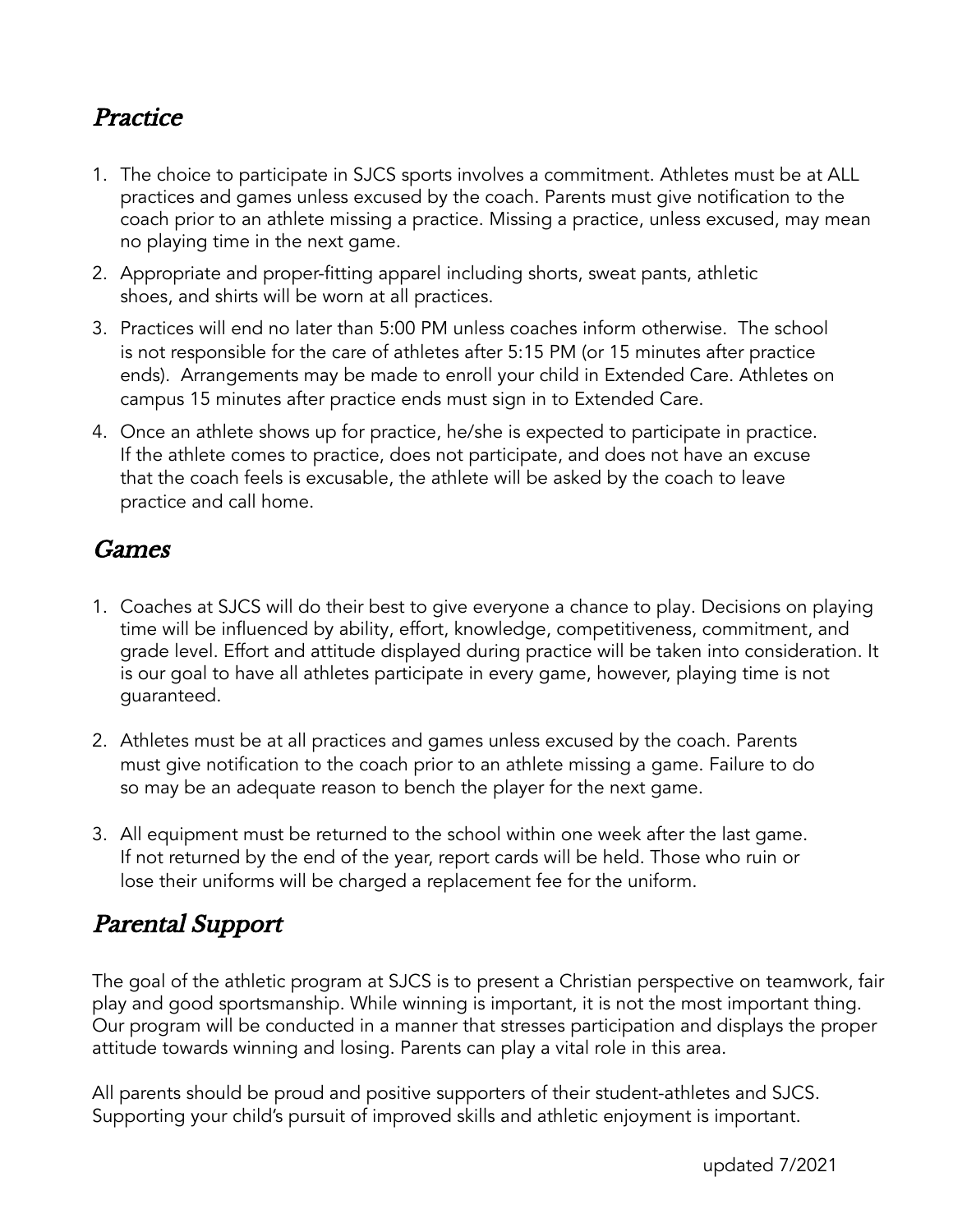Toward that end, we ask parents to support a coach's judgment regarding playing time, level, and position placement. If there is a conflict, please refer to the Conflict Management section below.

Support is also needed in the form of volunteers. Almost all games require drivers to transport our athletes. Parents should plan to help with transportation for at least one game during the season. Assisting during practice may be another way to lend support. All volunteers must review and acknowledge agreement, by signature, with the SJCS Volunteer Handbook. A background check via fingerprinting is required to volunteer. Volunteering helps the athletic program run smoothly, and we thank you for your continued support of the SJCS Athletic Program. Go Tigers!

## Conflict Management

It is understood that all parties may not always agree with a coach's decision, yet at SJCS we trust that you will do your utmost to trust and abide by the coach's decision. If, however, you find that a particular decision is really troubling you, guidelines for conflict management outlined in Matthew 18 should be followed.

- 1. Always talk to the coach first. Going to the athletic director or principal first does not create a situation that works very well. Rather than approach the coach when your emotions are running high, wait until you have time and space to think through the situation thoroughly. If at that point you decide the problem is really worth pursuing, contact the coach to set an appointment with the intent to work toward reconciliation and resolution.
- 2. Parents and/or players wishing to discuss game decisions (i.e. playing time or strategy) will refrain from doing so immediately following the game. Instead, players and/or parents will contact the coach the next day to schedule a conversation to discuss the concerns.
- 3. If the situation does not resolve at the agreed-upon meeting, you may contact the Athletic Director to set up an appointment with both the coach and Athletic Director.
- 4. If there remains an unsettled concern, the next step might be to meet with the Athletic Director and principal to help solve the matter.
- 5. Talking about a conflict with someone other than the person the conflict is with, including other parents, leads to division. Rallying people to take sides on an issue detracts from team unity, often harming the hard work coaches and school have put into building unity.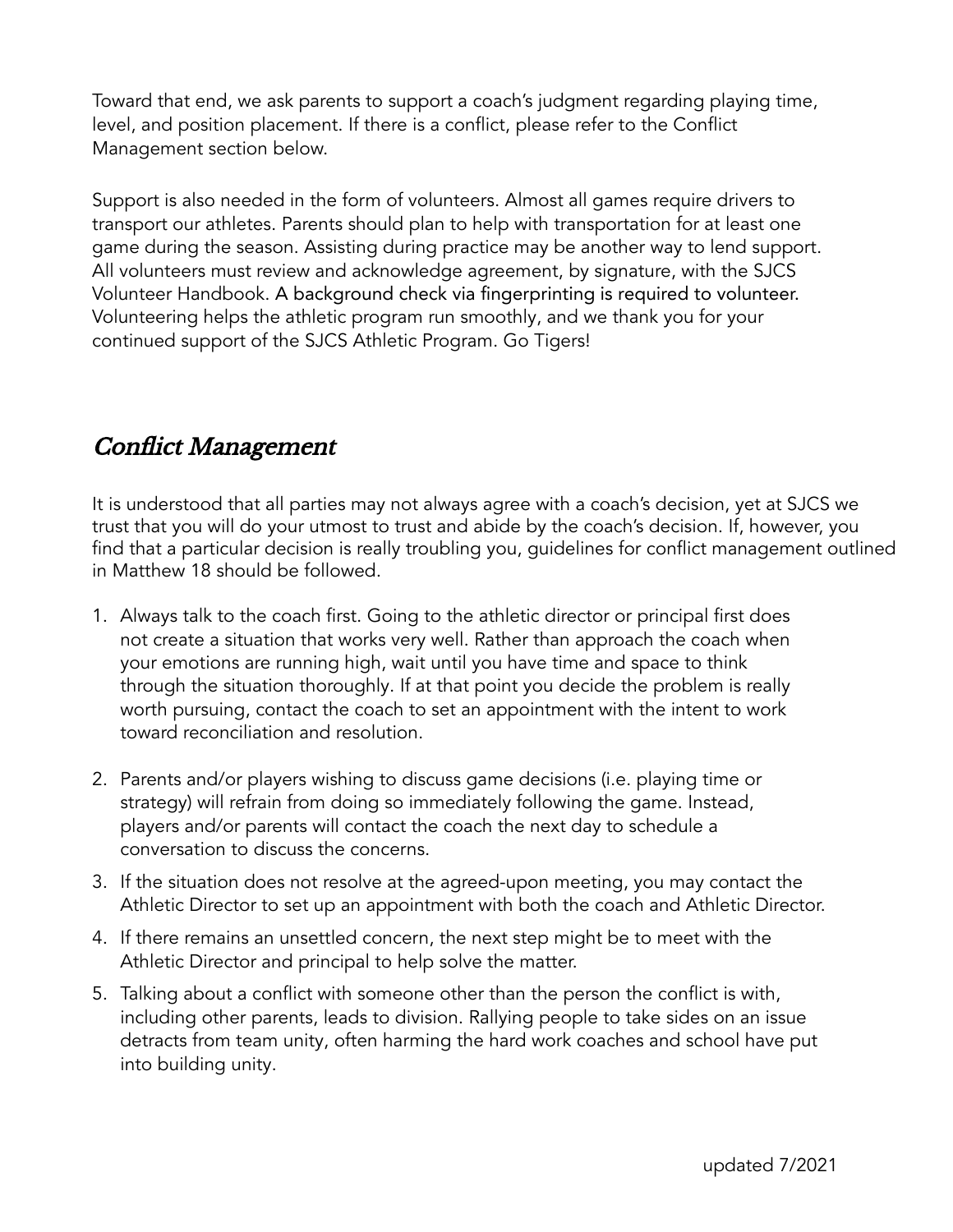# End-of-Season Parties

Strong team bonds are built during the season and an appropriate end to the season is a team party. These are done at the coaches' and parents' discretion. SJCS does not finance any part of an end-of-season party. End-of-season parties will be held on campus or at a public venue such as a park or restaurant.

Thank you for your cooperation and support. We are looking forward to a great year in sports at SJCS.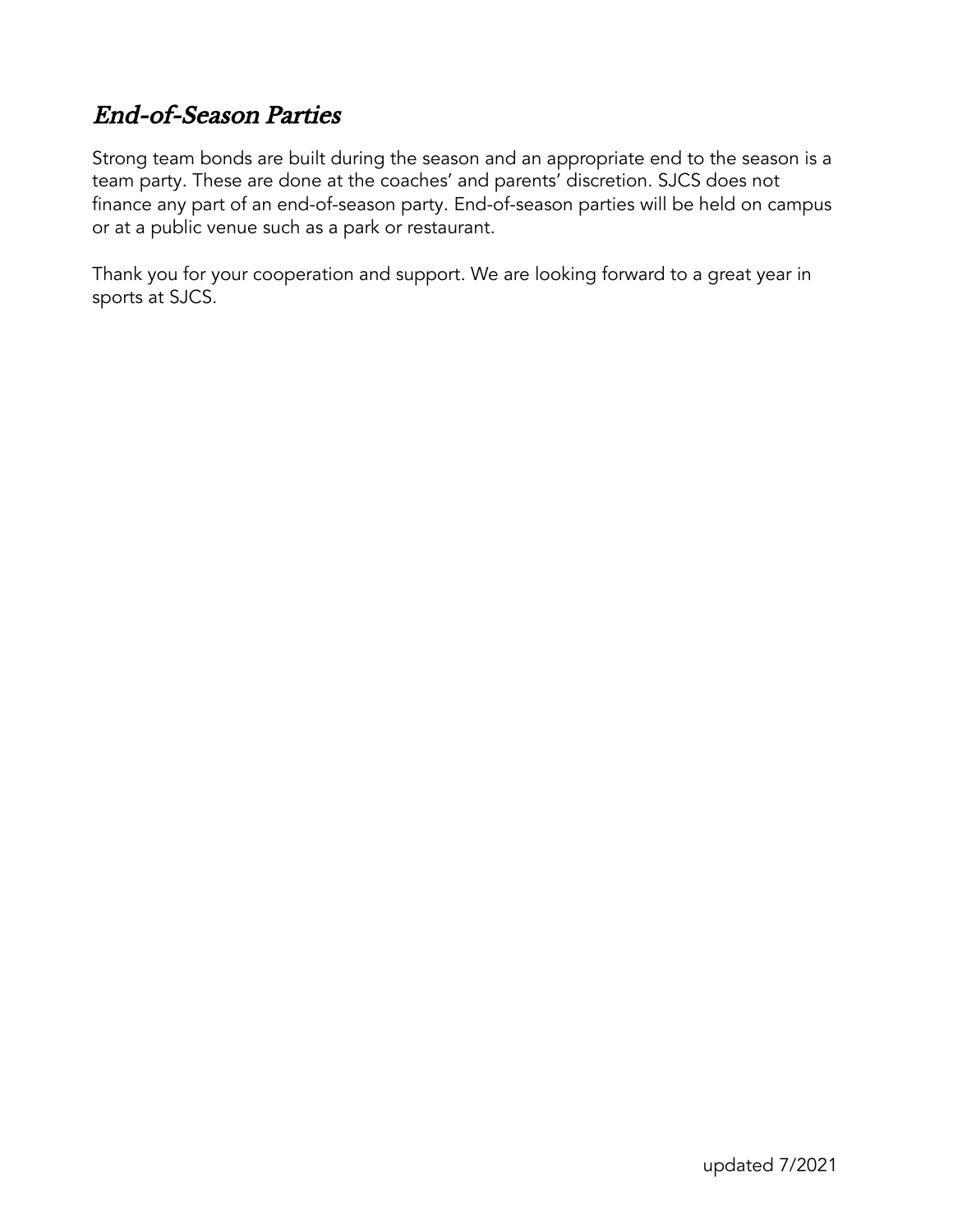# 2021 – 2022 Student Athlete Contract

It is a privilege to participate in the athletic program at San Jose Christian School. It is understood that you are to train and perform to the best of your ability. You must remember that you are a representative of our school and should demonstrate Christ-like conduct.

I, 1. 1. 1. 1. Understand that by signing this contract I will abide by the following rules in order to continue athletic participation. (Initial each blank to indicate that you have read and understand the statement.)

- \_\_\_\_ 1. Athletes will respect themselves, teammates, opponents, parents, coaches, school staff, school equipment, and the facilities being used.
	- 1. Athletes will be on time and ready to participate in all practices and games. They must wear properly fitting apparel, which includes shorts, shoes, and shirts for practice. Athletes must give notification of absences in writing to their coaches prior to the absences.
- 13. Athletes will obey the instruction and direction of the coaches and staff. If there is any conflict, the athlete or their parent should talk to the head coach about the incident in accordance with the procedure laid out in the SJCS Athletic Handbook.
- \_\_\_\_ 4. Athletes will demonstrate exemplary behavior in school, while being transported to and from games, on the field of play, and while on the sidelines or in the dugout.
- 5. Students are expected to maintain academic eligibility in accordance with the policies laid out in the SJCS Handbook. Failure to meet these requirements will result in ineligibility for team-related meetings, practices, and games until the reinstatement requirements are met.
- \_\_\_\_ 6. Athletes must be in attendance for 4 of their 7 classes on game day to be eligible for participation in games.
- \_\_\_\_ 7. Athletes must have a Waiver and Consent form on file before they can participate in practices or games at SJCS.
- \_\_\_\_ 8. Practices will be over no later than 5:00 PM unless the coaches state otherwise. The school will not be responsible for student-athletes after 5:15 PM on practice days. Athletes on campus after 5:15 PM or 15 minutes after practices ends must check into Extended Care.
	- 9. The coaches at San Jose Christian will do their best to give everyone a chance to play. However, playing time is not guaranteed. Several factors determine playing time, including ability, effort, knowledge, competition, commitment, and grade level.

Student's signature Date Date of the Date of the Date Date Date Date Date Date of the Date of the Date of the Date of the Date of the Date of the Date of the Date of the Date of the Date of the Date of the Date of the Date